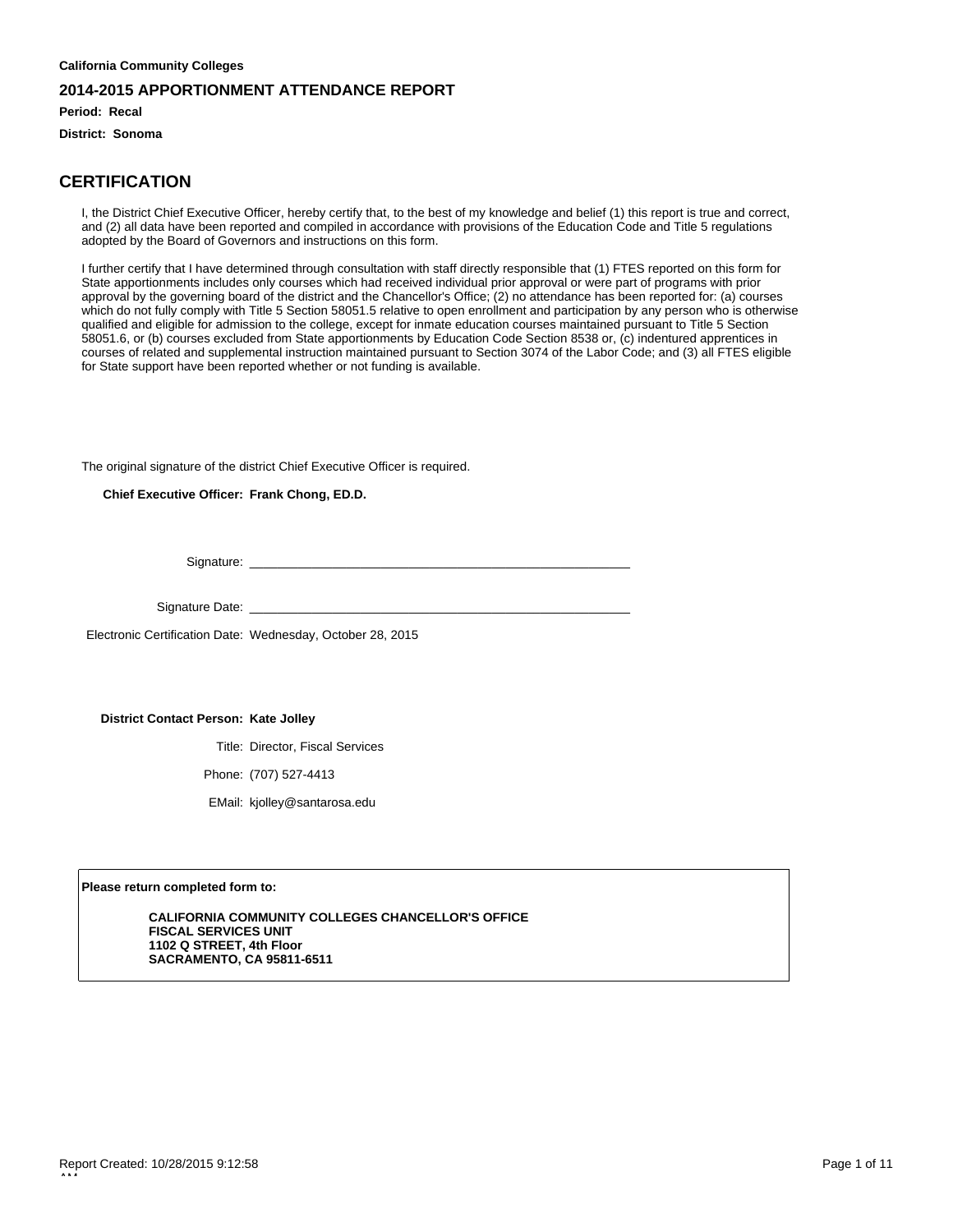**Period: Recal**

**District: Sonoma**

|                                                                         | <b>State Residents</b><br>(and Nonresidents Attending<br><b>Noncredit Courses)</b> |                      |
|-------------------------------------------------------------------------|------------------------------------------------------------------------------------|----------------------|
|                                                                         | <b>Attendance FTES</b>                                                             | <b>Factored FTES</b> |
| Summer Intersession (Summer 2014 Only)                                  |                                                                                    |                      |
| 1. Noncredit (Parts IV.A.1 + VII.A.3)                                   | 535.49                                                                             | 535.49               |
| 2. Credit (Parts III.A.1 + VI.A.1)                                      | 188.06                                                                             | 188.06               |
| Summer Intersession Courses (Summer 2015 Prior to July 1, 2015)         |                                                                                    |                      |
| 1. Noncredit (Parts IV.B.1 + VII.B.3)                                   | 1.20                                                                               | 1.20                 |
| 2. Credit (Parts III.B.1 + VI.B.2 + VI.B.1)                             | 33.31                                                                              | 33.31                |
| <b>Primary Terms (Exclusive of Summer Intersession)</b>                 |                                                                                    |                      |
| 1. Census Procedure Courses                                             |                                                                                    |                      |
| (a) Weekly Census Contact Hours (Part II)                               | 10,401.82                                                                          | 10,401.82            |
| (b) Daily Census Contact Hours (Part III)                               | 747.43                                                                             | 811.93               |
| 2. Actual Hours of Attendance Procedure Courses                         |                                                                                    |                      |
| (a) Noncredit (Part IV.C)                                               | 2,055.58                                                                           | 2,144.38             |
| (b) Credit (Part IV.D)                                                  | 1,439.51                                                                           | 1,471.18             |
| 3. Alternative Attendance Accounting Procedure Courses                  |                                                                                    |                      |
| (a) Weekly Census Procedure Courses (Part V) (Credit)                   | 1,407.73                                                                           | 1,407.73             |
| (b) Daily Census Procedure Courses (Part V) (Credit)                    | 313.66                                                                             | 313.66               |
| (c) Noncredit Independent Study/Distance Education Courses (Part VII.C) | 0.00                                                                               | 0.00                 |
| <b>Total FTES</b>                                                       |                                                                                    |                      |
| <b>Total Credit FTES</b>                                                | 14,531.52                                                                          | 14,627.69            |
| <b>Total Noncredit FTES</b>                                             | 2,592.27                                                                           | 2,681.07             |
| <b>Total FTES</b>                                                       | 17,123.79                                                                          | 17,308.76            |

| <b>Supplemental Information</b>                          | <b>FTES</b> |
|----------------------------------------------------------|-------------|
| <b>Inservice Training Courses</b>                        | 323.91      |
| Basic Skills Courses and Immigrant Education (Noncredit) | 767.70      |
| Basic Skills Courses and Immigrant Education (Credit)    | 587 44      |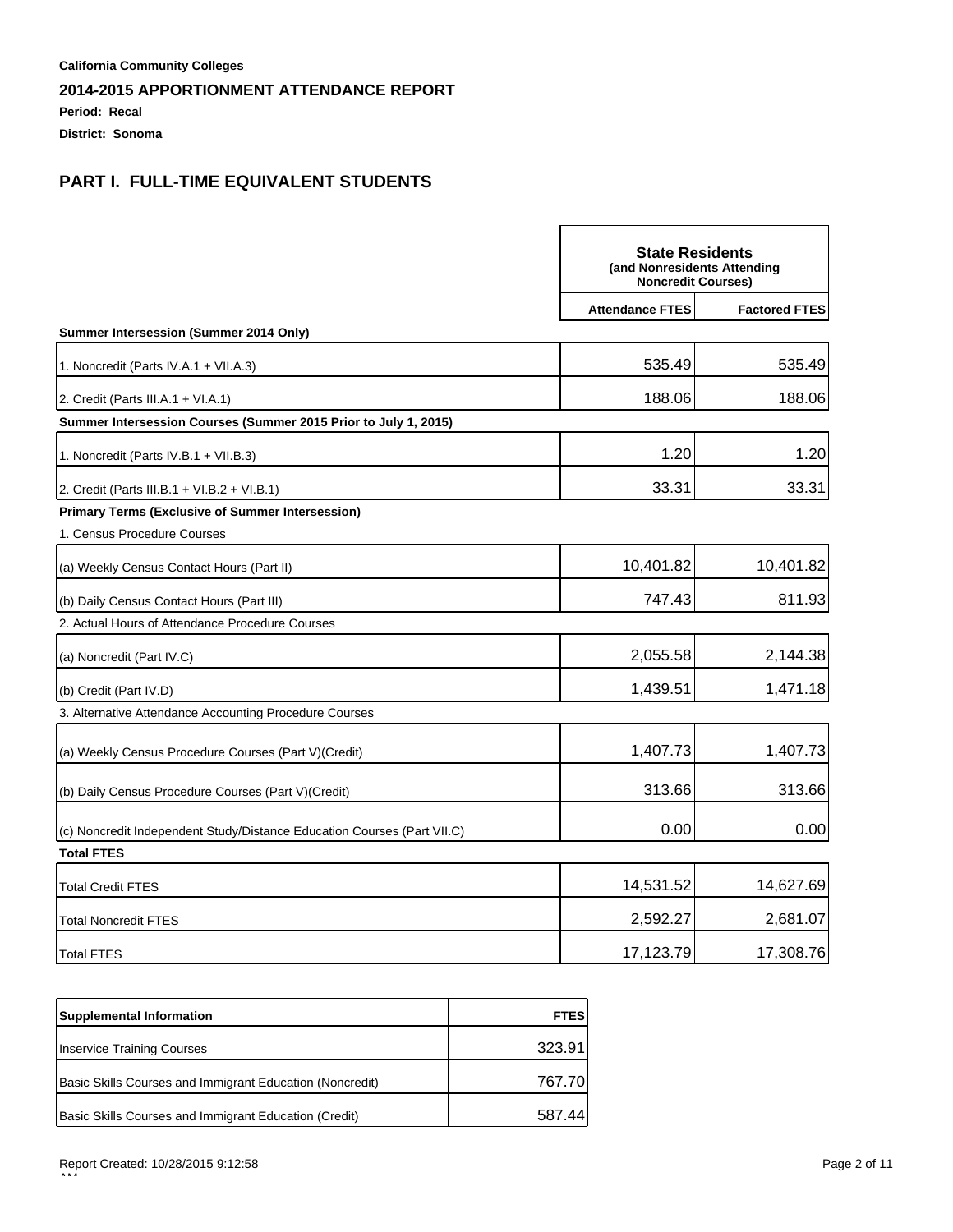**Period: Recal**

**District: Sonoma**

|                                                                         | <b>Nonresidents</b>    |                      |
|-------------------------------------------------------------------------|------------------------|----------------------|
|                                                                         | <b>Attendance FTES</b> | <b>Factored FTES</b> |
| Summer Intersession (Summer 2014 Only)                                  |                        |                      |
| 1. Noncredit (Parts IV.A.1 + VII.A.3)                                   | 0.00                   | 0.00                 |
| 2. Credit (Parts III.A.1 + VI.A.1)                                      | 4.56                   | 4.56                 |
| Summer Intersession Courses (Summer 2015 Prior to July 1, 2015)         |                        |                      |
| 1. Noncredit (Parts IV.B.1 + VII.B.3)                                   | 0.00                   | 0.00                 |
| 2. Credit (Parts III.B.1 + VI.B.2 + VI.B.1)                             | 0.83                   | 0.83                 |
| <b>Primary Terms (Exclusive of Summer Intersession)</b>                 |                        |                      |
| 1. Census Procedure Courses                                             |                        |                      |
| (a) Weekly Census Contact Hours (Part II)                               | 294.12                 | 294.12               |
| (b) Daily Census Contact Hours (Part III)                               | 18.96                  | 20.60                |
| 2. Actual Hours of Attendance Procedure Courses                         |                        |                      |
| (a) Noncredit (Part IV.C)                                               | 0.00                   | 0.00                 |
| (b) Credit (Part IV.D)                                                  | 35.06                  | 35.83                |
| 3. Alternative Attendance Accounting Procedure Courses                  |                        |                      |
| (a) Weekly Census Procedure Courses (Part V)(Credit)                    | 28.88                  | 28.88                |
| (b) Daily Census Procedure Courses (Part V) (Credit)                    | 15.53                  | 15.53                |
| (c) Noncredit Independent Study/Distance Education Courses (Part VII.C) | 0.00                   | 0.00                 |
| <b>Total FTES</b>                                                       |                        |                      |
| <b>Total Credit FTES</b>                                                | 397.94                 | 400.35               |
| <b>Total Noncredit FTES</b>                                             | 0.00                   | 0.00                 |
| <b>Total FTES</b>                                                       | 397.94                 | 400.35               |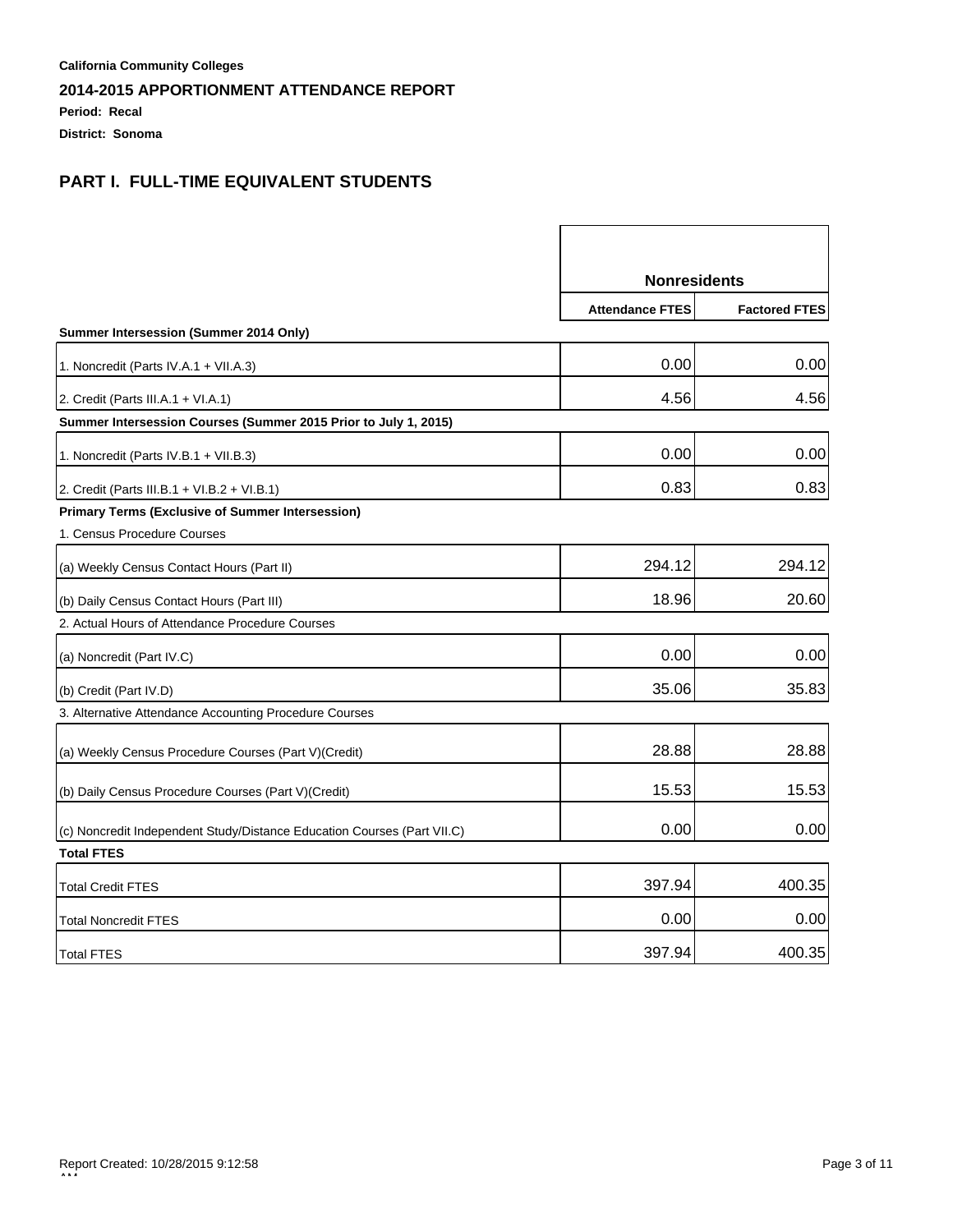**Period: Recal**

**College: Santa Rosa Junior College**

|                                                                         | <b>State Residents</b><br>(and Nonresidents Attending<br><b>Noncredit Courses)</b> |                      |
|-------------------------------------------------------------------------|------------------------------------------------------------------------------------|----------------------|
|                                                                         | <b>Attendance FTES</b>                                                             | <b>Factored FTES</b> |
| Summer Intersession (Summer 2014 Only)                                  |                                                                                    |                      |
| 1. Noncredit (Parts IV.A.1 + VII.A.3)                                   | 535.49                                                                             | 535.49               |
| 2. Credit (Parts III.A.1 + VI.A.1)                                      | 188.06                                                                             | 188.06               |
| Summer Intersession Courses (Summer 2015 Prior to July 1, 2015)         |                                                                                    |                      |
| 1. Noncredit (Parts IV.B.1 + VII.B.3)                                   | 1.20                                                                               | 1.20                 |
| 2. Credit (Parts III.B.1 + VI.B.2 + VI.B.1)                             | 33.31                                                                              | 33.31                |
| <b>Primary Terms (Exclusive of Summer Intersession)</b>                 |                                                                                    |                      |
| 1. Census Procedure Courses                                             |                                                                                    |                      |
| (a) Weekly Census Contact Hours (Part II)                               | 10,401.82                                                                          | 10,401.82            |
| (b) Daily Census Contact Hours (Part III)                               | 747.43                                                                             | 811.93               |
| 2. Actual Hours of Attendance Procedure Courses                         |                                                                                    |                      |
| (a) Noncredit (Part IV.C)                                               | 2,055.58                                                                           | 2,144.38             |
| (b) Credit (Part IV.D)                                                  | 1,439.51                                                                           | 1,471.18             |
| 3. Alternative Attendance Accounting Procedure Courses                  |                                                                                    |                      |
| (a) Weekly Census Procedure Courses (Part V) (Credit)                   | 1,407.73                                                                           | 1,407.73             |
| (b) Daily Census Procedure Courses (Part V)(Credit)                     | 313.66                                                                             | 313.66               |
| (c) Noncredit Independent Study/Distance Education Courses (Part VII.C) | 0.00                                                                               | 0.00                 |
| <b>Total FTES</b>                                                       |                                                                                    |                      |
| <b>Total Credit FTES</b>                                                | 14,531.52                                                                          | 14,627.69            |
| <b>Total Noncredit FTES</b>                                             | 2,592.27                                                                           | 2,681.07             |
| <b>Total FTES</b>                                                       | 17,123.79                                                                          | 17,308.76            |

| <b>Supplemental Information</b>                          | <b>FTES</b> |
|----------------------------------------------------------|-------------|
| Inservice Training Courses                               | 323.91      |
| Basic Skills Courses and Immigrant Education (Noncredit) | 767.70      |
| Basic Skills Courses and Immigrant Education (Credit)    | 587 44      |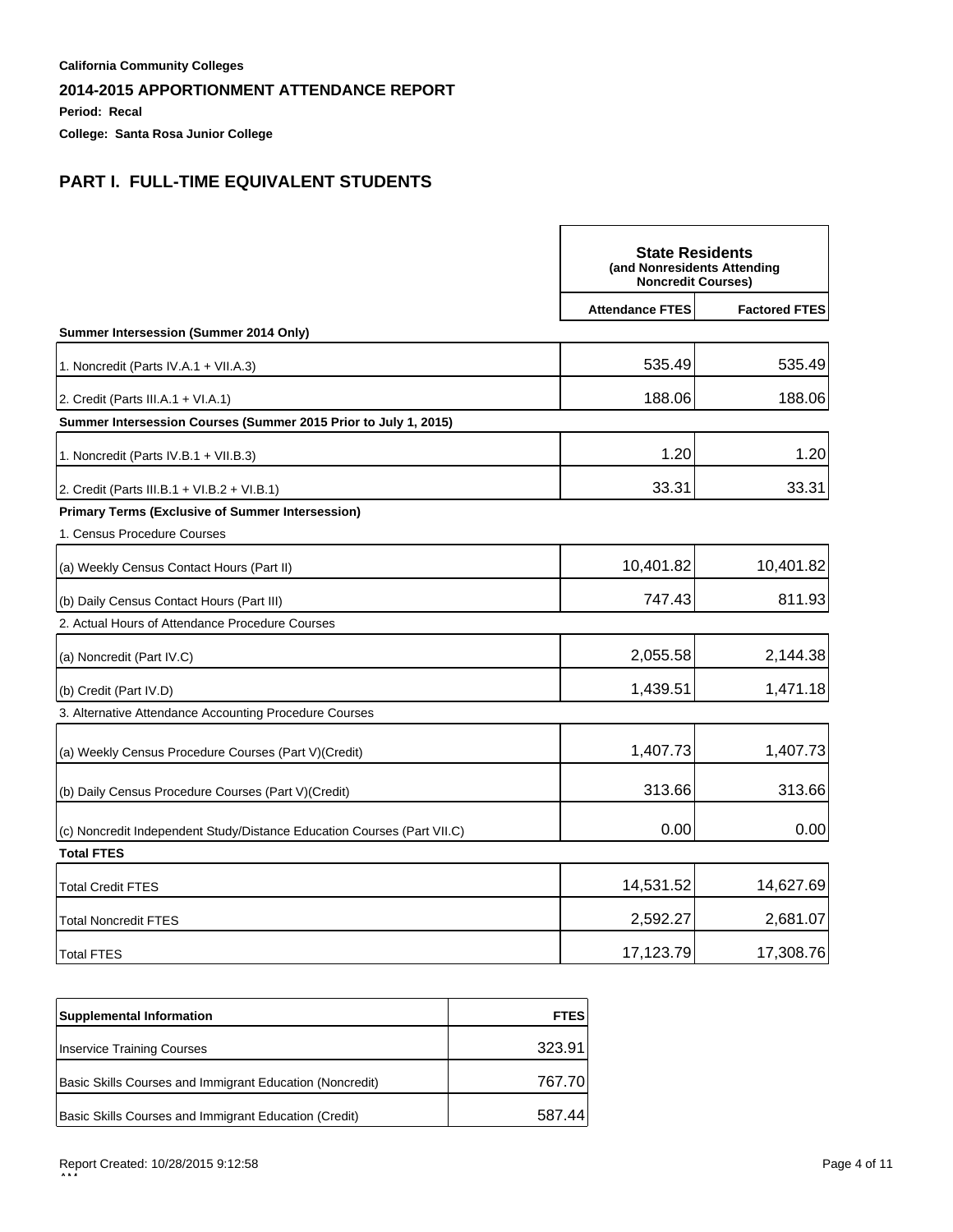**Period: Recal**

**College: Santa Rosa Junior College**

|                                                                         | <b>Nonresidents</b>    |                      |
|-------------------------------------------------------------------------|------------------------|----------------------|
|                                                                         | <b>Attendance FTES</b> | <b>Factored FTES</b> |
| Summer Intersession (Summer 2014 Only)                                  |                        |                      |
| 1. Noncredit (Parts IV.A.1 + VII.A.3)                                   | 0.00                   | 0.00                 |
| 2. Credit (Parts III.A.1 + VI.A.1)                                      | 4.56                   | 4.56                 |
| Summer Intersession Courses (Summer 2015 Prior to July 1, 2015)         |                        |                      |
| 1. Noncredit (Parts IV.B.1 + VII.B.3)                                   | 0.00                   | 0.00                 |
| 2. Credit (Parts III.B.1 + VI.B.2 + VI.B.1)                             | 0.83                   | 0.83                 |
| <b>Primary Terms (Exclusive of Summer Intersession)</b>                 |                        |                      |
| 1. Census Procedure Courses                                             |                        |                      |
| (a) Weekly Census Contact Hours (Part II)                               | 294.12                 | 294.12               |
| (b) Daily Census Contact Hours (Part III)                               | 18.96                  | 20.60                |
| 2. Actual Hours of Attendance Procedure Courses                         |                        |                      |
| (a) Noncredit (Part IV.C)                                               | 0.00                   | 0.00                 |
| (b) Credit (Part IV.D)                                                  | 35.06                  | 35.83                |
| 3. Alternative Attendance Accounting Procedure Courses                  |                        |                      |
| (a) Weekly Census Procedure Courses (Part V) (Credit)                   | 28.88                  | 28.88                |
| (b) Daily Census Procedure Courses (Part V)(Credit)                     | 15.53                  | 15.53                |
| (c) Noncredit Independent Study/Distance Education Courses (Part VII.C) | 0.00                   | 0.00                 |
| <b>Total FTES</b>                                                       |                        |                      |
| Total Credit FTES                                                       | 397.94                 | 400.35               |
| <b>Total Noncredit FTES</b>                                             | 0.00                   | 0.00                 |
| <b>Total FTES</b>                                                       | 397.94                 | 400.35               |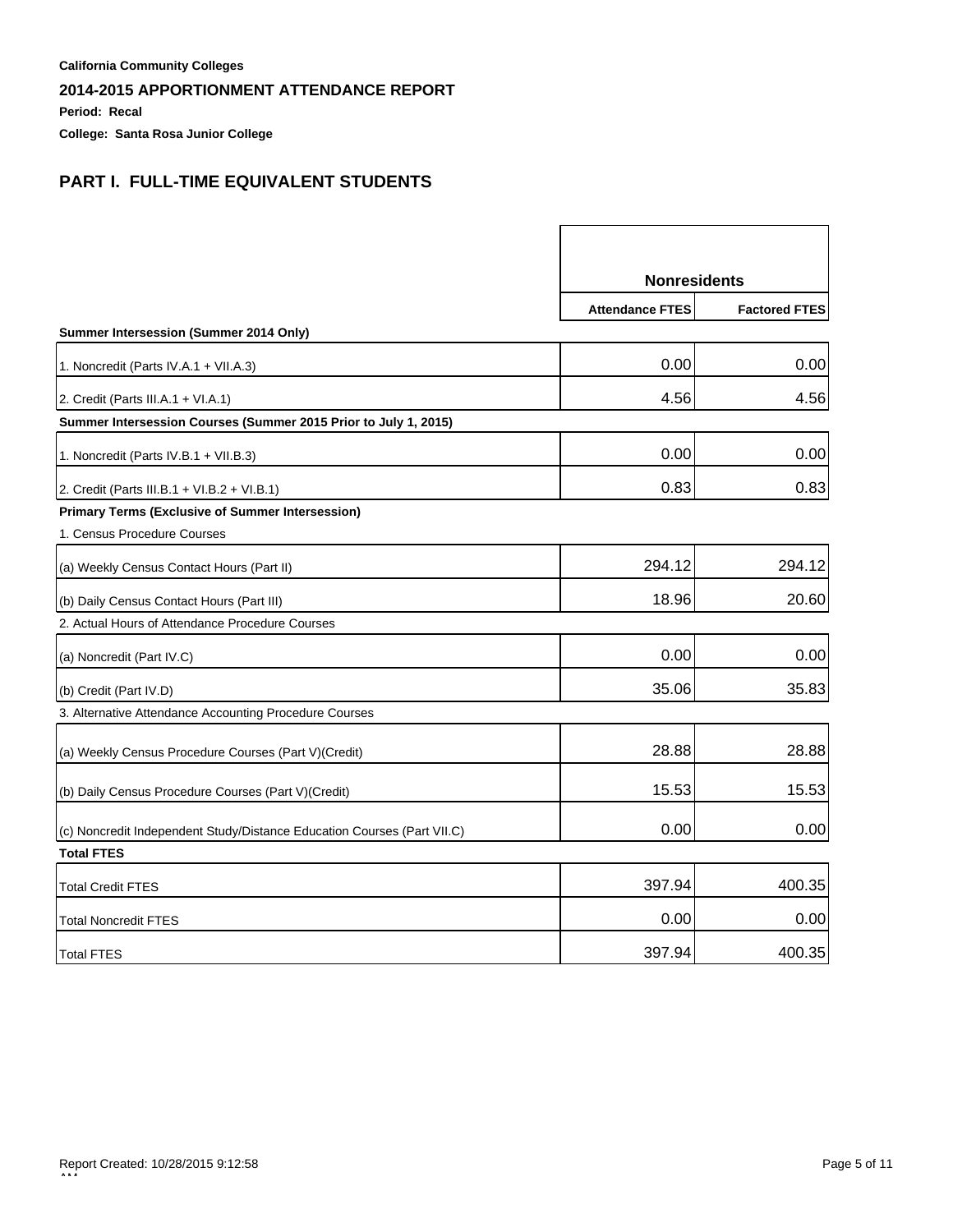**Period: Recal**

**College: Santa Rosa Junior College**

# **ADJUSTMENT TO FULL-TIME EQUIVALENT STUDENTS (FTES)**

| Reference:<br>Education Code Section 84890<br>Title 5 Sections 55700ff, 55720ff                                           | <b>Total Faculty Contact</b><br><b>Hours of Instruction</b><br><b>Released for</b><br><b>Flex-Time Activities</b><br>(see Instructions 2 & 3) | <b>Total Faculty Contact</b><br><b>Hours of Instruction</b><br>(Actual Teaching Hours)<br>of All Instructors<br>in the Academic Year<br><b>Exclusive of</b><br>any Intersession<br>(see Instructions 5) | <b>F</b> Factor |  |  |
|---------------------------------------------------------------------------------------------------------------------------|-----------------------------------------------------------------------------------------------------------------------------------------------|---------------------------------------------------------------------------------------------------------------------------------------------------------------------------------------------------------|-----------------|--|--|
| A. Credit Courses                                                                                                         |                                                                                                                                               |                                                                                                                                                                                                         |                 |  |  |
| 1. Weekly Census Procedure Courses<br>2. Daily Census Procedure Courses                                                   | 241.48                                                                                                                                        | 2,796.54                                                                                                                                                                                                | 1.0863          |  |  |
| 13. Positive Attedance Credit Courses                                                                                     | 157.91                                                                                                                                        | 7,192.98                                                                                                                                                                                                | 1.0220          |  |  |
| 4. Alternative Attendance Accounting Procedure<br>a. Weekly Census Procedure Courses<br>b. Daily Census Procedure Courses | 0.00                                                                                                                                          | 0.00                                                                                                                                                                                                    | 1.0000          |  |  |
| <b>B. Noncredit Courses</b>                                                                                               |                                                                                                                                               |                                                                                                                                                                                                         |                 |  |  |
| 1. Positive Attendance                                                                                                    | 228.53                                                                                                                                        | 5,286.95                                                                                                                                                                                                | 1.0432          |  |  |
| 2. Noncredit Distance Education                                                                                           | 0.00                                                                                                                                          | 0.00                                                                                                                                                                                                    | 1.0000          |  |  |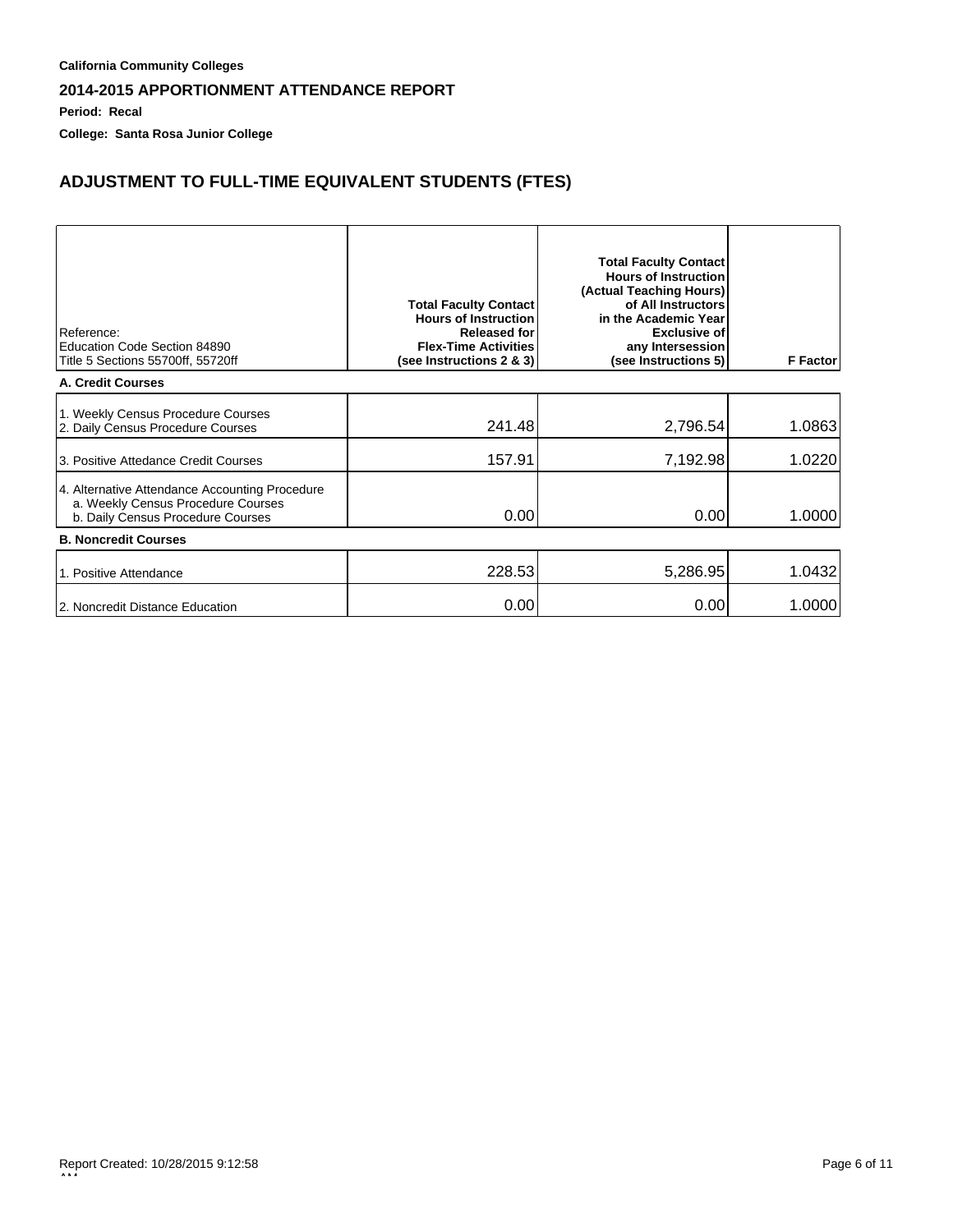**Period: Recal**

**District: Sonoma**

### **PART IX. AB 540 HEADCOUNT AND SPECIAL ADMIT FTES**

#### **AB 540 Headcount Report**

In the space provided below, for the District as a whole, please provide the total number of students who received the Nonresident tuition fee exemption under AB 540 for the Fiscal Year. This total should include any student that was considered to be an AB 540 student during any part of a term/session and should be an unduplicated student headcount (e.g. please count each student only once, regardless of how many terms/sessions they attended). This data collection will be considered to be a limited survey instrument and not tied or associated with FTES counts. Supporting documentation does not need to be submitted with this report.

| Headcoun | . |
|----------|---|
|          |   |

#### **Special Admit (Full-Time and Part-Time) P.E. Credit FTES Report**

In the spaces provided below, please provide the requested districtwide Fiscal Year FTES information of special "admit" part-time and fulltime students eligible to attend the Colleges of the District pursuant to Education Code Section 48800 or 48800.5. Please refer to Legal Advisory 05-01 and the Contracted District Audit Manual for the Fiscal Year, State Compliance Item No. 427.

| Total FTES of Special Part-Time<br>and Full-Time Students<br>(Column 1) | Total FTES of Special Part-Time<br>and Full-Time Students in P.E.<br>Courses<br>(Column 2) | Total Reported* FTES of Special<br><b>IPart-Time and Full-Time Students I</b><br>in P.E. Courses<br>(Column 3) | Percent of Reported* FTES of<br>Special Part-Time and Full-Time<br>Students in P.E. Courses<br>(Column 3/Column 1) |
|-------------------------------------------------------------------------|--------------------------------------------------------------------------------------------|----------------------------------------------------------------------------------------------------------------|--------------------------------------------------------------------------------------------------------------------|
| 310.94                                                                  | 17.41                                                                                      | 9.061                                                                                                          | 2.91%                                                                                                              |

\* Reported FTES amounts should represent amounts that are subsets of FTES data certified and reported in the Annual CCFS-320 - Resident FTES, Part I, A through D. FTES shall be computed and rounded to two decimal places. Supporting documentation does not need to be submitted with this report, but should be retained by the District as records back to audit pursuant to Title 5 Section 59025.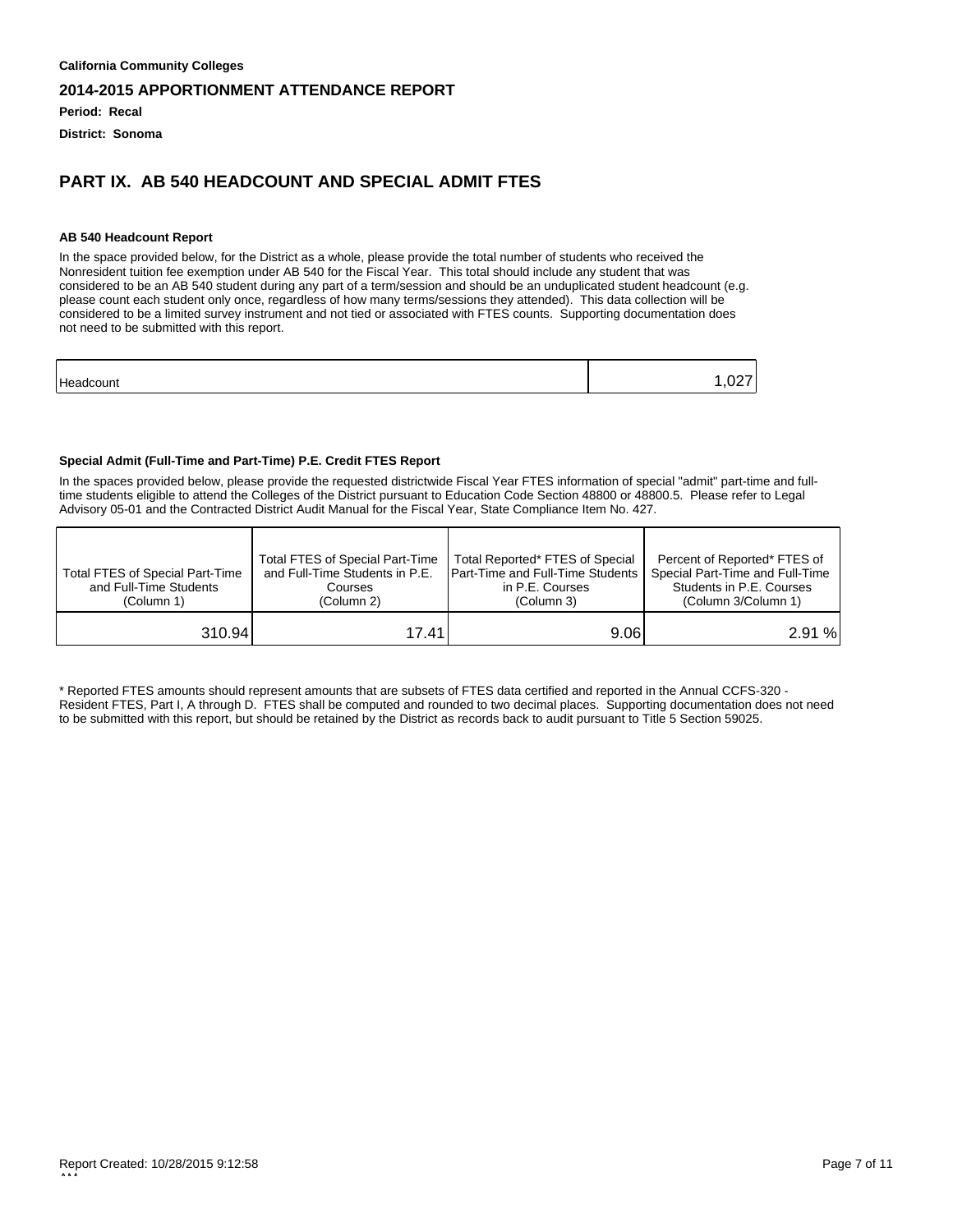**Period: Recal**

**District: Sonoma**

# **CAREER DEVELOPMENT AND COLLEGE PREPARATION Noncredit FTES**

| <b>Control Number</b> | <b>Course ID</b> | <b>Course Title</b>                                            | <b>Total FTES</b> | <b>Number of Sections</b> |
|-----------------------|------------------|----------------------------------------------------------------|-------------------|---------------------------|
| CCC000446329          | CSKLS731         | Academic Skills I                                              | 43.47             | 22                        |
| CCC000446330          | CSKLS732         | Academic Skills II                                             | 27.71             | 22                        |
| CCC000446331          | CSKLS733         | Academic Skills III                                            | 9.10              | 13                        |
| CCC000517265          | <b>ESL 713CP</b> | Beginning-Low Non-Credit ESL<br>Conversation/Pronunciation     | 11.08             | 12                        |
| CCC000517266          | <b>ESL 714CP</b> | Beginning-High Non-Credit ESL<br>Conversation/Pronunciation    | 22.16             | 19                        |
| CCC000517267          | <b>ESL 716CP</b> | Interrmediate Non-Credit ESL Conversation/Pronunciation        | 20.89             | 14                        |
| CCC000517271          | <b>ESL 722</b>   | Introduction to ESL Computer Basics                            | 20.20             | 16                        |
| CCC000291182          | <b>ESL701</b>    | Development of Literacy Skills in Native Language              | 5.81              | 2                         |
| CCC000052475          | <b>ESL706</b>    | English Skills Workshop                                        | 0.00              | $\mathbf 0$               |
| CCC000251854          | <b>ESL712</b>    | Beginning Non-Credit ESL Literacy                              | 12.07             | 11                        |
| CCC000069822          | <b>ESL713</b>    | Beginning/Low Non-Credit English as a Second Language          | 115.07            | 45                        |
| CCC000526140          | ESL713RW         | Beginning-Low Non-Credit ESL Reading/Writing                   | 0.00              | $\mathbf 0$               |
| CCC000296179          | <b>ESL714</b>    | Beginning High Non-Credit English as a Second Language         | 132.84            | 42                        |
| CCC000526139          | ESL714RW         | Beginning-High Non-Credit ESL Reading/Writing                  | 13.23             | 12                        |
| CCC000245302          | <b>ESL715</b>    | Intermediate/Low Non-Credit English as a Second<br>Language    | 70.49             | 37                        |
| CCC000064513          | <b>ESL716</b>    | Intermediate High Non-Credit English as a Second<br>Language   | 47.65             | 24                        |
| CCC000526138          | ESL716RW         | Intermediate Non-Credit ESL Reading/Writing                    | 23.78             | 19                        |
| CCC000446332          | <b>ESL720</b>    | Multi-level Non-Credit English as a Second Language            | 0.00              | 0                         |
| CCC000307320          | <b>ESL724</b>    | Vocational English for Speakers of Other Languages<br>Workshop | 0.00              | 0                         |
| CCC000506926          | <b>ESL732</b>    | Beginning ESL Computer Basics                                  | 2.79              | 5                         |
| CCC000455305          | <b>ESL735</b>    | Vocational English as a Second Language for Culinary Arts      | 0.66              | 1                         |
| Total                 |                  |                                                                | 579.00            | 316                       |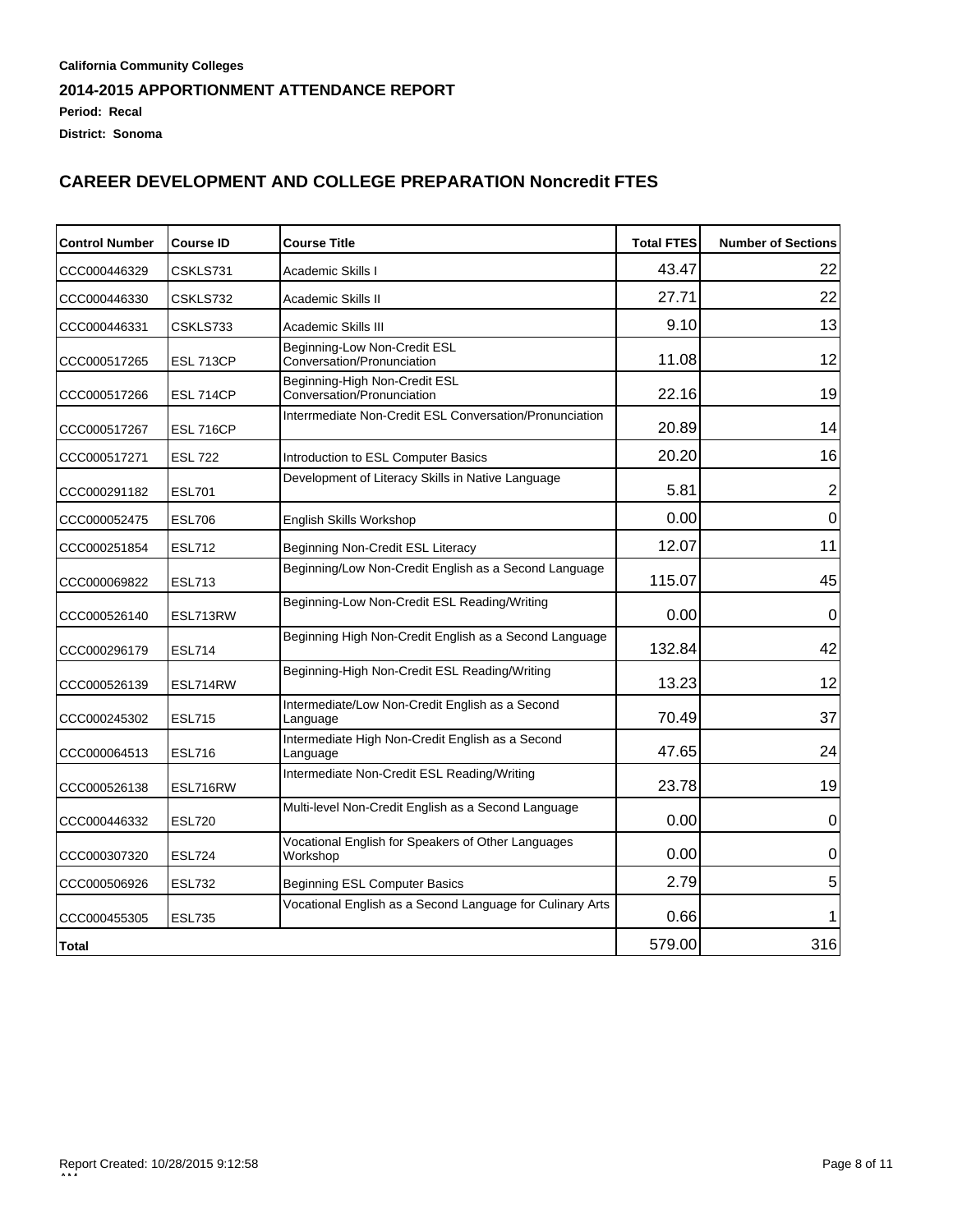### **Period: Recal**

**District: Sonoma**

# **CENTERS FTES**

| <b>Center</b>                  | <b>Credit FTESI</b> | <b>Noncredit FTESI</b> | <b>Total FTES</b> |
|--------------------------------|---------------------|------------------------|-------------------|
| <b>Petaluma Center</b>         | 1,966.55            | 66.19                  | 2,032.74          |
| Public Safety Training Center  | 835.93              | 52.76                  | 888.69            |
| Shone Farm Agricultural Center | 340.47              | 0.001                  | 340.47            |
| Total                          | 3,142.95            | 118.95                 | 3,261.90          |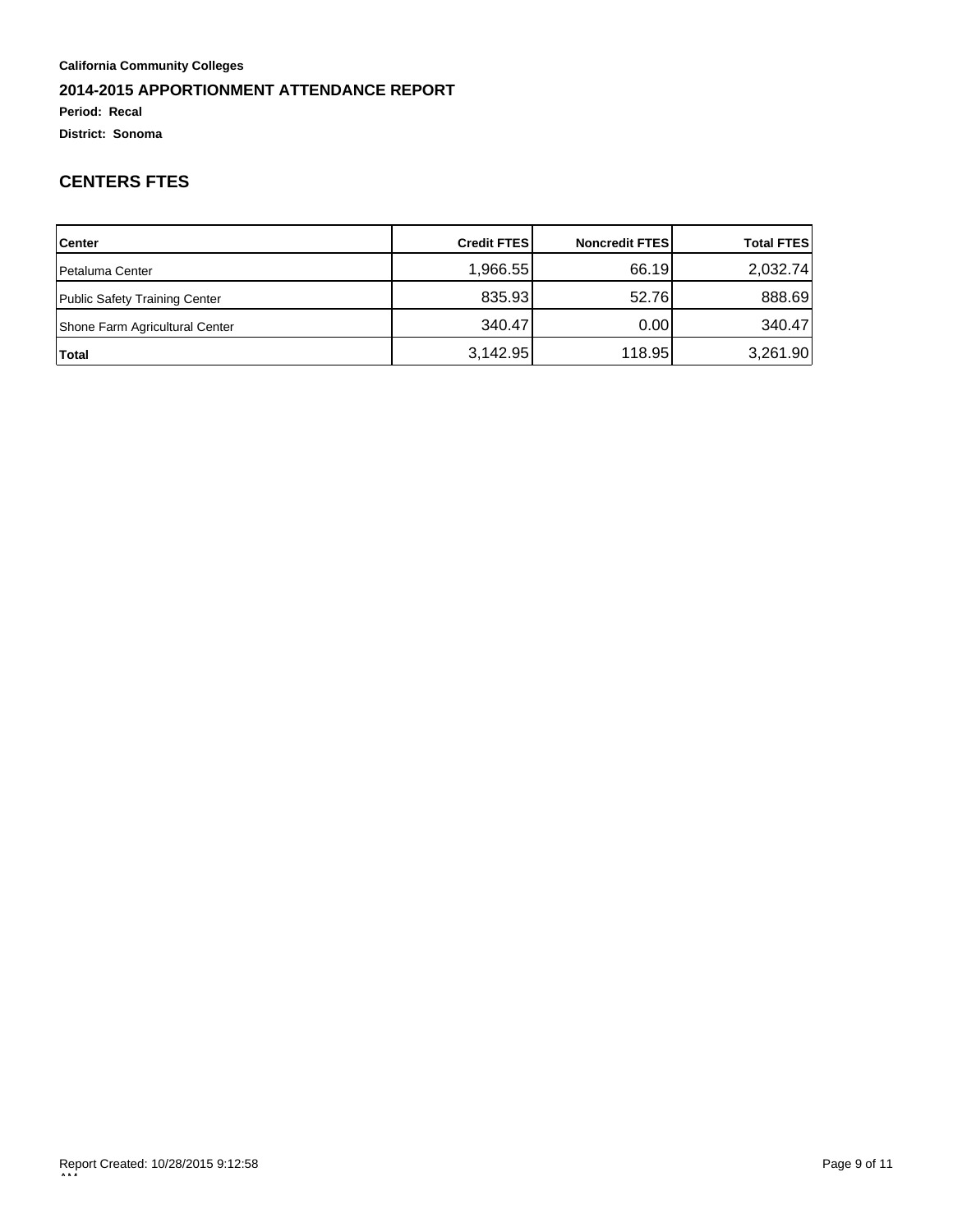### **Period: Recal**

**District: Sonoma**

# **ANNUAL REPORT APPLICATION FOR ADJUSTMENT**

| <b>PART I. ADJUSTMENTS</b>     |                                            |  |  |
|--------------------------------|--------------------------------------------|--|--|
| Type of Adjustment             | <b>Resident Credit FTES - Overstated</b>   |  |  |
| Amount of Adjustment           | 97.36                                      |  |  |
| Adjustment Need Discovered By  | <b>District</b>                            |  |  |
| Audit Finding Reference Number |                                            |  |  |
| Nature of Adjustment           | Found error in alternative attendance type |  |  |
| Type of Adjustment             | Nonresident Credit FTES - Overstated       |  |  |
| Amount of Adjustment           | 114.94                                     |  |  |
| Adjustment Need Discovered By  | <b>District</b>                            |  |  |
| Audit Finding Reference Number |                                            |  |  |
| Nature of Adjustment           | Found error in alternative attendance type |  |  |